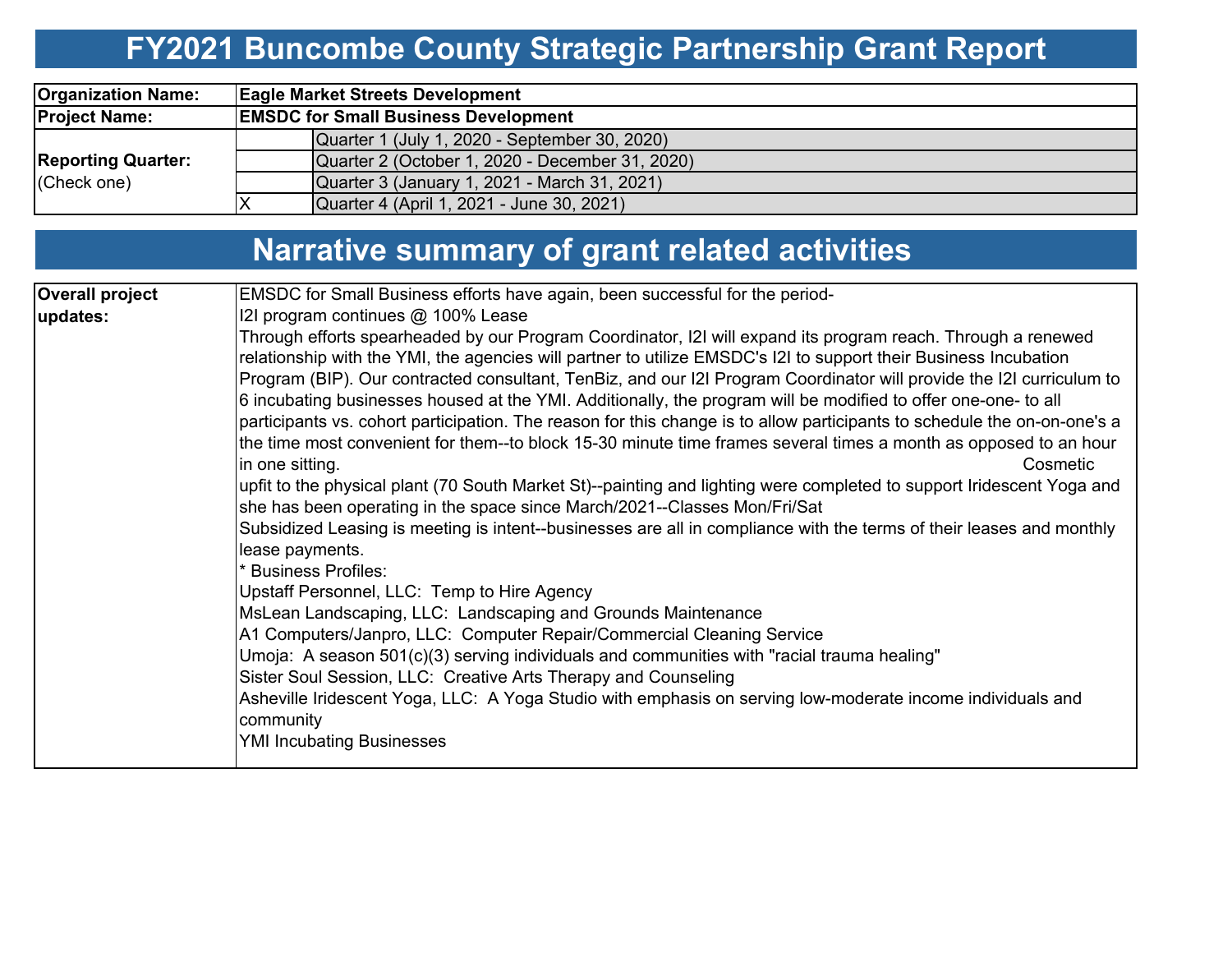| <b>COVID-19 impacts:</b>                                                       | EMSDC in partnership with the COA's CDBG program developed an emergency response effort, our IDA (Individual<br>Development Account) COVID Business Assistance program. The program will offer the opportunity for marginalized<br>Black and Brown businesses to have their lease or utility payments paid for up to three months. We have identified<br>six businesses which could be candidates for the funding.<br>This program offering is still available. We are able to support approximately 3-5 businesses with the remaining<br>funds. We would be honored to partner with Strategic Partnership for any referrals that may be known to you.<br>The Community Equity Fund (CEF) completed it initial raise--approx. \$300,000--200,000 for business infusion--we<br>were also able to build organizational capacity by hiring a fund manager.<br>The CEF will infuse equity capital for operations into marginalized businesses who have been in operation 3-5 yrs.<br>and their annual gross revenues are trending at 50k or >. Many of the I2I businesses will be potential candidates for<br>this program. Additionally, it will help to ensure local preservation of this most fragile business sector--BIPOC<br>businesses surviving COVID-19. |
|--------------------------------------------------------------------------------|---------------------------------------------------------------------------------------------------------------------------------------------------------------------------------------------------------------------------------------------------------------------------------------------------------------------------------------------------------------------------------------------------------------------------------------------------------------------------------------------------------------------------------------------------------------------------------------------------------------------------------------------------------------------------------------------------------------------------------------------------------------------------------------------------------------------------------------------------------------------------------------------------------------------------------------------------------------------------------------------------------------------------------------------------------------------------------------------------------------------------------------------------------------------------------------------------------------------------------------------------------------|
| <b>Activities related to</b><br>increasing equity,<br>diversity and inclusion: | EMSDC continues to explore innovative and nontraditional approaches to ensuring an equitable, inclusive economy<br>for all. Our continued efforts to maintain below market rate leases for the six I2I businesses is one way in which we<br>are doing this. By giving these business an opportunity to have office/retail space, and visibility in downtown Asheville<br>gives them some ability to compete among mainstream businesses.<br>Additionally, we hired a qualified fund manager--A mature European American male with 15 years banking and 3+<br>years in the CDFI Industry. He will be integral to the success of our program.                                                                                                                                                                                                                                                                                                                                                                                                                                                                                                                                                                                                                   |
| <b>Activities related to</b><br>increasing operational<br>excellence:          | Our I2I Coordinator for the program has been hired as and FTE, giving her additional opportunity to grow the I2I<br>program and participate in the curriculum facilitation.<br>[2] Coordinator continues to be an asset to the agency and is preforming excellent management and expansion of the<br>program. She consistently looks for opportunities to spur both innovative and relevant support for program<br>participants.                                                                                                                                                                                                                                                                                                                                                                                                                                                                                                                                                                                                                                                                                                                                                                                                                              |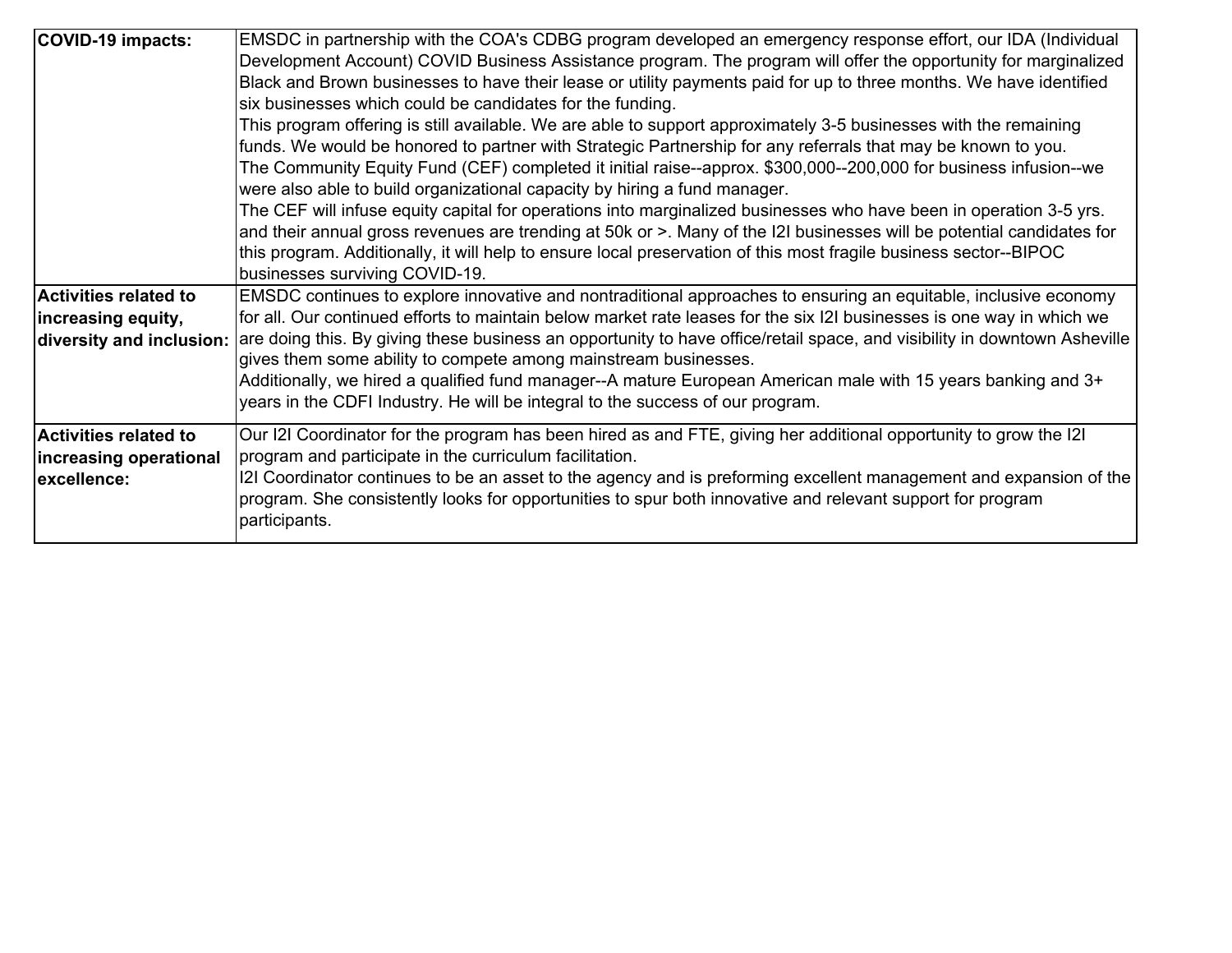### **FY2021 Buncombe County Strategic Partnership Grant Report**

| <b>Organization Name:</b>                |                                             | <b>Eagle Market Streets Development</b>         |  |  |  |  |  |  |  |
|------------------------------------------|---------------------------------------------|-------------------------------------------------|--|--|--|--|--|--|--|
| <b>Project Name:</b>                     | <b>EMSDC for Small Business Development</b> |                                                 |  |  |  |  |  |  |  |
|                                          |                                             | Quarter 1 (July 1, 2020 - September 30, 2020)   |  |  |  |  |  |  |  |
| <b>Reporting Quarter:</b><br>(Check one) | 10                                          | Quarter 2 (October 1, 2020 - December 31, 2020) |  |  |  |  |  |  |  |
|                                          |                                             | Quarter 3 (January 1, 2021 - March 31, 2021)    |  |  |  |  |  |  |  |
|                                          | X                                           | Quarter 4 (April 1, 2021 - June 30, 2021)       |  |  |  |  |  |  |  |

### **Progress toward annual goals**

|                                                 |                    | Please only include new data for the specific quarter |                  |                  |                  |                                          |
|-------------------------------------------------|--------------------|-------------------------------------------------------|------------------|------------------|------------------|------------------------------------------|
| <b>Measure</b>                                  | <b>Annual Goal</b> | <b>Quarter 1</b>                                      | <b>Quarter 2</b> | <b>Quarter 3</b> | <b>Quarter 4</b> | <b>Progress</b><br>toward Annual<br>Goal |
| # of participants in small business curriculum  | 25                 |                                                       |                  | 6                |                  | 12                                       |
| $\#$ of square feet of leased space             | 2,400              |                                                       | 1,700            | 700              |                  | 2,400                                    |
| $\#$ of businesses receiving subsidized leases  | 5                  |                                                       | 6                |                  |                  | 6                                        |
| # of jobs retained or created by onsite tenants |                    |                                                       | 6.               |                  |                  | 13                                       |

### **Comments:**

#14: Cohort attendance in the first two modules has been good-Facilitator for TenBiz reports that the training is going well.